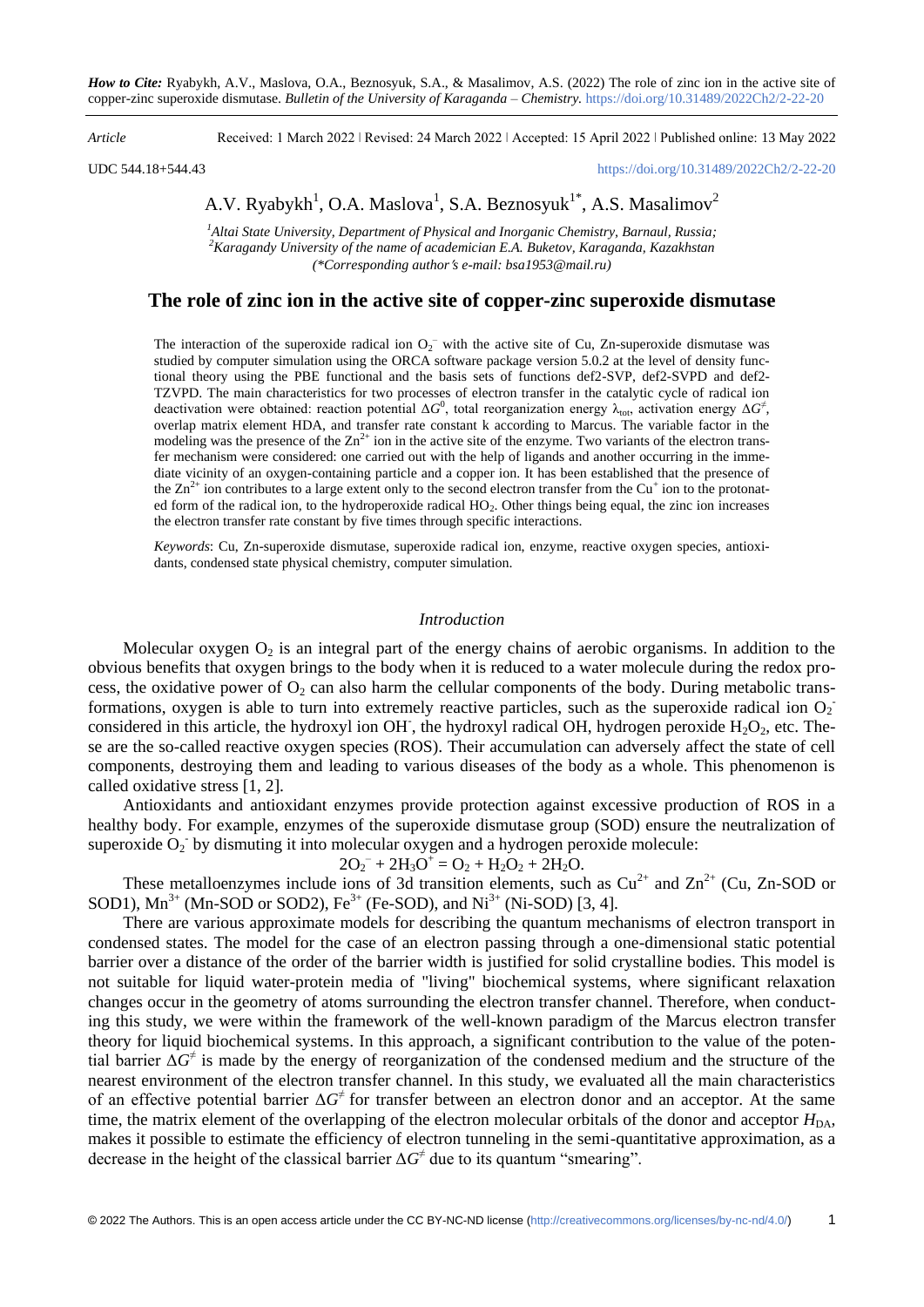Previously, we studied the stability of the superoxide ion  $O_2$  [5] in a dielectric medium. Also, using a semi-quantitative technique for such a system as oxygen-SOD1, we evaluated the effect of the properties of a continuous dielectric medium on the primary electron transfer [6]. This technique can be associated with frozen strongly perturbed states during electron transfer. To fully appreciate the electronic and intermolecular effects of interaction in such a system, we apply the opposite but complementary method associated with the Marcus continuum approximation. This will be the subject of our consideration in the present study.

In this paper, the main aspects and specifics of the interaction between the superoxide radical ion and the Cu, Zn-SOD active center are considered. The details of the catalytic mechanism are still debatable. So, the mechanism of electron transfer is debatable: does it proceed through the inner-sphere mechanism (in this case,  $O_2$  comes close enough to the copper ion and acts as a ligand) or through the outer-sphere (in this case, the electron is transferred over a long distance through other ligands associated with the copper ion)? In addition, if the presence of the copper ion  $Cu^{2+}$  is necessary for the creation of a redox potential through the formation of a  $Cu^{2+}/Cu^{+}$  redox pair, then what is the role of the zinc ion  $Zn^{2+}$  in the active site? There is evidence that the zinc ion maintains the structure of the site and the Zn-deficient enzyme copes worse with the reduction of  $O_2^-$  to  $H_2O_2$  during the secondary electron transfer from Cu<sup>+</sup>, while the secondary transfer becomes pH-dependent [7]. The aim of this paper is to study the processes of electron transfer at two stages of the catalytic process of  $O_2^-$  deactivation by enzyme SOD1 and to identify the role of the  $Zn^{2+}$  ion in this case by comparing the transfer characteristics with "normal" and "Zn-deficient" active sites.

#### *Experimental*

Modeling was carried out using the ORCA software package version 5.0.2 [8]. As a calculation method, we apply the level of density functional theory using the GGA density functional of Perdew–Burke-Ernzerhof PBE [9]. The def2-TZVPD basis set [10, 11] was used to optimize the geometry and calculate single point energies of small particles  $(O_2^-, O_2, HO_2, HO_2^-, H_2O, H_3O^+)$ . When optimizing the geometry of the active site, a simplified def2-SVP basis [10] was used with additional restrictions in the form of pinning 8 hydrogen atoms of the methyl end groups to simulate the fact that the active site is retained by the protein environment [12]. After geometry optimization, the one-point energy of the active center structure was calculated with the def2-SVPD basis. In addition, in all cases, when calculating the active center, the oxygen atoms O, copper Cu, and zinc Zn were always subject to the def2-TZVPD basis set. To speed up the hardware calculation, the RI approximation with the basis set def2/J [13] was automatically applied. In any calculation, to take into account fine dispersion interactions, the atomic pair dispersion correction algorithm based on rigidly coupled partial charges D4 was used [14, 15]. The influence of the dielectric medium was taken into account using the CPCM continuum model. The surface type is Gaussian VdW [16]. The adequacy of the selection of such calculation parameters was evaluated by one of the important characteristics for molecular oxygen  $O_2$ , which participates in these reactions, namely, by electron affinity in the gas phase. The experimental value A =  $-0.451 \pm 0.007$  eV [17]. Our value A =  $-0.414$  eV. This approach made it possible to balance the accuracy of the calculation and the cost of hardware time.

To begin with, we should briefly describe the catalytic cycle of the enzyme. Figure 1 shows a simplified process diagram.

The *II–III* and *IV–I* transitions are key for electron transfer. It can be seen that these transitions are complex, since the transfer of an electron is coupled with the transfer of a proton  $H^+$ . Since the proton is 1836 times heavier than the electron, the same formalism cannot be applied to it as to the electron. Therefore, the transitions should be divided into more simplified stages in order to be able to describe directly the electron transfer separately from the proton.

It is rather easy to separate transitions  $II$ –*III*. Since molecular oxygen  $O_2$  is formed in this case, it is quite reasonable to assume that the act of electron transfer from  $O_2^-$  to the copper ion  $Cu^{2+}$  occurs first in a distorted square environment. Then, monovalent copper  $Cu<sup>+</sup>$ , which is no longer able to maintain a complex with a coordination number of 4, weakens the bond with the bridging histidine ligand and passes into a trigonal environment, followed by protonation of the nitrogen atom.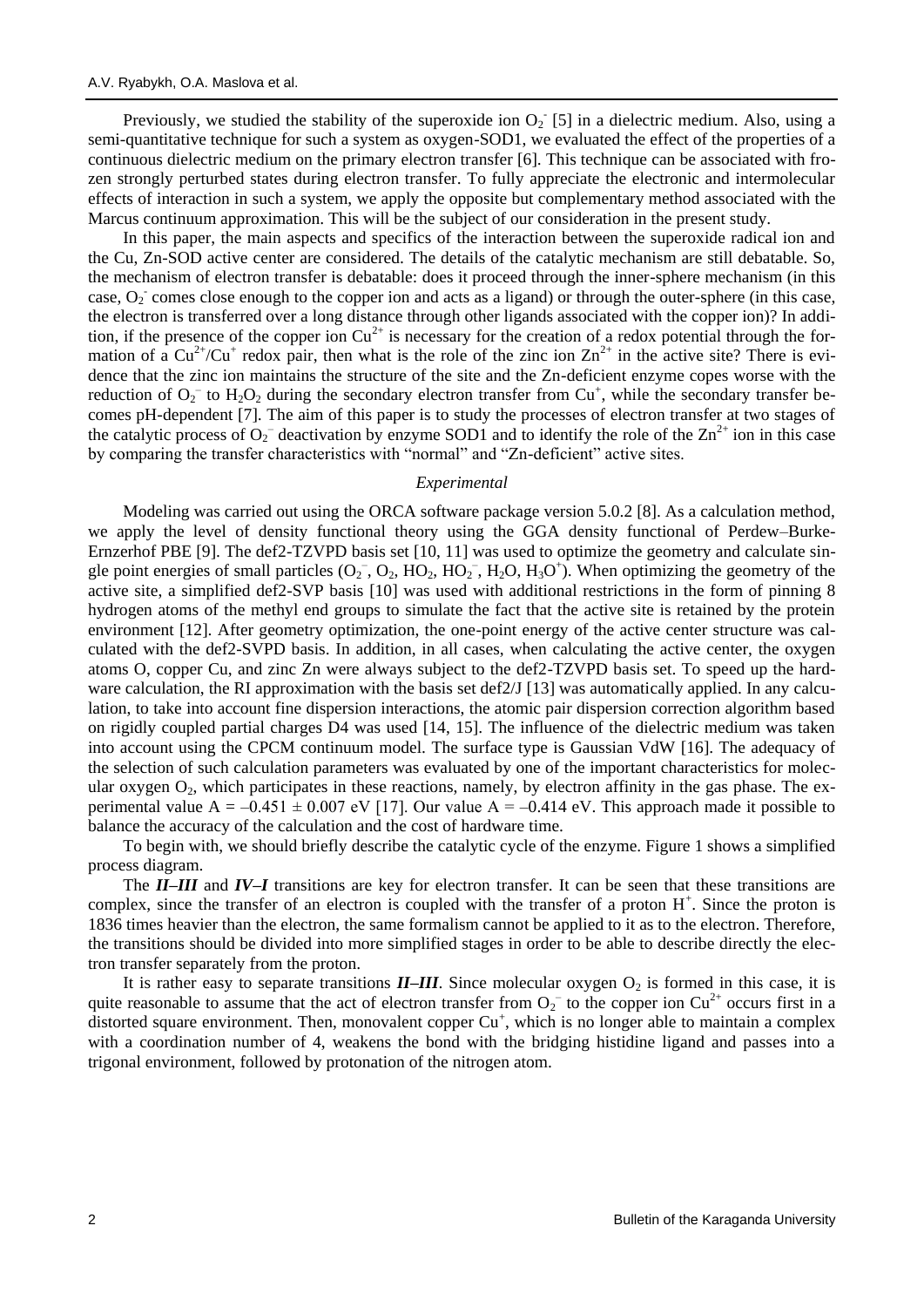

Figure 1. Scheme of the catalytic cycle of dismutation of the superoxide radical ion  $O_2$ <sup>-</sup> at the active site of copper-zinc superoxide dismutase

*IV–I* transition is more difficult to separate. This is where the bifurcation occurs. 1. The copper ion Cu<sup>+</sup> in the trigonal environment first donates the electron to the  $O_2^-$  ion with the formation of a peroxide ion  $O_2^2$ that is not very stable in a condensed medium, followed by its protonation to the  $H_2O_2$  molecule. 2. The  $O_2$ ion accepts a proton from the N–H bond to form the  $HO_2$  hydroperoxide radical, and then the Cu<sup>+</sup> copper ion in the trigonal environment donates the electron to the radical to form the  $HO_2$  hydroperoxide ion. The simulation showed the predominant flow of process 2, which will be reflected in the results. The above considerations regarding the choice of stages for electron transfer are reflected in Figure 2.



Figure 2. Separately distinguished stages of primary and secondary electron transfers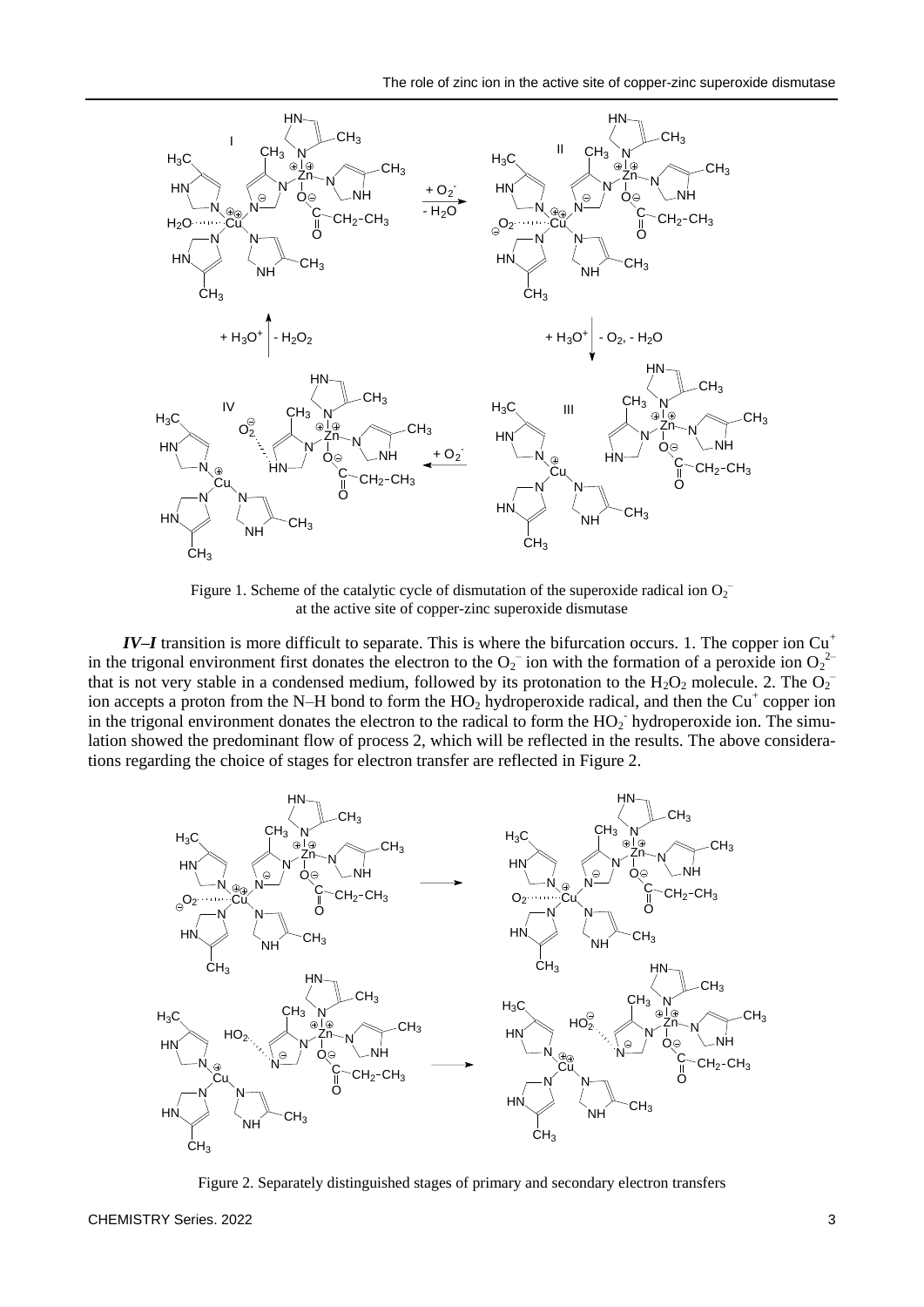For the case of a Zn-deficient active site, the  $\text{Zn}^{2+}$  ion was removed from the structure of the active site and replaced by two equivalent  $H^+$  protons. The first of them was attached to the oxygen atom of the former zinc ligand, and the second, to the nitrogen atom of the former bridging ligand. The scheme is given in Figure 3.

Figure 3. Scheme for the removal of zinc ion from the active site

HN

HN  $H_3C$ 

 $CH<sub>3</sub>$ 

The efficiency of electron transfer can be estimated to a fairly complete extent by obtaining the value of the second-order transfer rate constant *k* (hereinafter, we denote *I* as primary transfer and *II* as secondary):<br> $O_2^- + ICu^+SOD = O_2 + ICu^+SOD$ 

$$
{}_{2}^{-} + ICu^{2+}SOD = O_{2} + ICu^{+}SOD
$$
 (1)

$$
\frac{dC}{dt} = -k_I \cdot [\mathbf{O}_2^-] \cdot [\mathbf{C} \mathbf{u}^{2+}];\tag{2}
$$

$$
dt \tHO2 + IICu+ SOD = HO2- + IICu2+ SOD \t(3)
$$

Cŭ, N

N

N

NH

 $CH<sub>3</sub>$ 

NH

 $CH<sub>3</sub>$ 

OH Ċ. O

N

H<sub>N</sub>

N

 $CH<sub>2</sub>$ -CH<sub>3</sub>

 $CH<sub>3</sub>$ 

NH

 $CH<sub>3</sub>$ 

N

$$
\frac{dC}{dt} = -k_{II} \cdot [\text{HO}_2] \cdot [\text{Cu}^+]. \tag{4}
$$

In general, the rate constant k for reactions (1) and (3) can be estimated using an analogue of the Eyring equation for the activated complex theory [18]:

$$
k = k_{et} \cdot K_{pre}^*,\tag{5}
$$

where  $k_{et}$  — is the frequency factor of electron transfer according to Marcus, s-1;  $K_{pre}^{\neq}$  — is the concentration equilibrium constant of the formation of the precursor complex from the electron donor and acceptor, М-1.

The frequency factor  $k_{et}$ , or the first-order rate constant of electron transfer, can be calculated using the Marcus formalism [19]:

$$
k_{et} = \frac{4 \cdot \pi^2}{h} \cdot \frac{H_{DA}^2}{\sqrt{4 \cdot \pi \cdot \lambda_{tot} \cdot k_B \cdot T}} \cdot e^{\frac{-\Delta G^*}{k_B \cdot T}}.
$$
 (6)

where *h —* is the Planck's constant, J∙s; *HDA* — is the matrix element of overlapping molecular orbitals of the electron donor and acceptor, J;  $\lambda_{tot}$  — is the total energy of the system reorganization, J;  $k_B$  — is the Boltzmann constant; J/K; T → is temperature, K;  $\Delta G^{\neq}$  → is the transfer activation energy, J.

## a. Calculation of the reaction potential  $\Delta G^0$

Cŭ, N

N

 $N<sub>1</sub>$ 

N

 $\mathsf{CH}_3$ 

NH

 $CH<sub>3</sub>$ 

Zn N

Q Ċ-O  $CH<sub>3</sub>$ 

NH

 $CH<sub>2</sub>$ -CH<sub>3</sub>

 $CH<sub>3</sub>$ 

N

HN-

N

HN

HN  $H_3C$ 

 $CH<sub>3</sub>$ 

According to the Hess law and the principle of the quantum dimension of the system, the change in the potential of the electron transfer reaction was calculated according to the scheme:<br> $\Delta G_v^0 = G^0(\Omega_s) + G^0(I\text{Cu}^+SOD) - G^0(\Omega_s^-) - G^0(I\text{Cu}^{2+}SO)$ ess law and the principle of the quantum dimension of the ransfer reaction was calculated according to the scheme:<br> $\Delta G_l^0 = G^0(O_2) + G^0(ICu^*SOD) - G^0(O_2^-) - G^0(ICu^{2+}SOD)$ 

$$
\Delta G_I^0 = G^0(O_2) + G^0(ICu^+SOD) - G^0(O_2^-) - G^0(ICu^{2+}SOD); \tag{7}
$$

on transfer reaction was calculated according to the scheme:  
\n
$$
\Delta G_l^0 = G^0(O_2) + G^0(ICu^+SOD) - G^0(O_2^-) - G^0(ICu^{2+}SOD);
$$
\n
$$
\Delta G_{ll}^0 = G^0(HO_2^-) + G^0(IICu^{2+}SOD) - G^0(HO_2^-) - G^0(IICu^+SOD).
$$
\n(8)

For a more complete picture, it is also necessary to calculate the "corrected" value of  $\Delta G^0$  — adjusted for the fact that the electron transfer occurs not at infinity, but at a specific finite distance *R*. To do this, we use the expression proposed in [20]:

$$
\Delta G^{0} = \Delta G^{0} + (Z_{A} - Z_{D} - 1) \cdot \frac{1}{4 \cdot \pi \cdot \varepsilon_{0}} \cdot \frac{q_{e}^{2}}{\varepsilon \cdot R}.
$$
\n(9)

where  $Z_A$  — is the charge number of the acceptor;  $Z_D$  — is the charge number of the donor;  $\varepsilon_0$  — is the electrical constant, F/m;  $q_e$  — is the electron charge, C;  $R$  — is the transfer distance, m;  $\epsilon$  — is the static permittivity of the medium.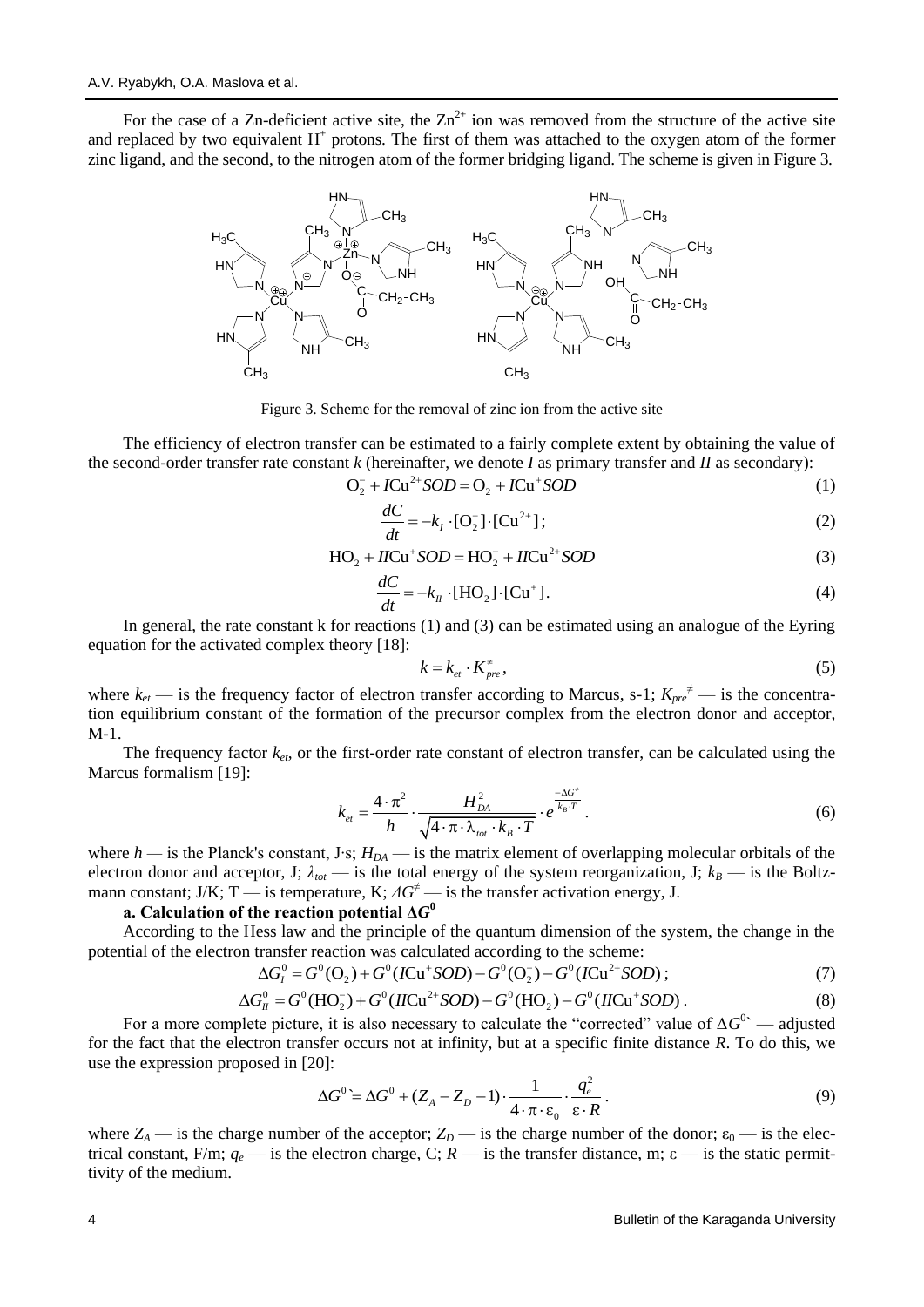The transfer distance  $R$  is an extremely ambiguous value and can vary greatly. The principle of choosing *R* values is presented below.

### **b. Calculation of the total reorganization energy λtot**

The reorganization energy is the energy that must be expended to bring the system into a state as if the electron transfer had already occurred, but *de facto* without it. The total reorganization energy consists of two components. The first one is the internal **λin**, which includes the energy spent on rearranging the structure of the donor and acceptor for electron transfer. The second is the external **λout**, which includes the energy consumption for the rearrangement of the structure of the environment surrounding the donor and acceptor, the solvent.

The calculation of  $\lambda_{\rm in}$  is generally similar to the calculation of the reaction potential, but with a difference in the products. Here it is necessary to take perturbed structures as finite particles. For example, if in its ground state the superoxide ion  $O_2$  has, according to our modeling, an equilibrium internuclear distance of 1.353 Å in the charge state  $-1$ , then the perturbed structure corresponding to it will have an internuclear distance of 1.218 Å (as in molecular oxygen O<sub>2</sub>) in the charge state –1. Single point energy without optimization of the geometry of such structures is denoted by \*.<br>  $\lambda_{in}^{I} = G^{0*}(O_2^-) + G^{0*}(ICu^{2+}SOD) - G^{0}(O_2^-) - G^{0}(ICu^{2+}$ tion of the geometry of such structures is denoted by \*.<br>  $\lambda' = G^{0*}(Q_{\lambda}^-) + G^{0*}(ICu^{2+}SOD) - G^{0}(Q_{\lambda}^-) - G^{0}(ICu^{2+}SOD)$ 

$$
\text{such structures is denoted by }^*.
$$
\n
$$
\lambda_{in}^I = G^{0*}(\mathbf{O}_2) + G^{0*}(ICu^{2+}SOD) - G^0(\mathbf{O}_2) - G^0(ICu^{2+}SOD); \tag{10}
$$
\n
$$
\lambda_{in}^I = G^{0*}(HO_2) + G^{0*}(IICu^+SOD) - G^0(H\mathbf{O}_2) - G^0(IICu^+SOD). \tag{11}
$$

$$
\lambda_{in}^{II} = G^{0*}(HO_2) + G^{0*}(IICu^+SOD) - G^0(HO_2) - G^0(IICu^+SOD). \tag{11}
$$

The calculation of  $\lambda_{\text{out}}$  in the approximation of the solvent continuum model was proposed by Markus [19]:

$$
\lambda_{out} = \frac{\Delta q^2}{4 \cdot \pi \cdot \varepsilon_0} \cdot \left(\frac{1}{2r_D} + \frac{1}{2r_A} - \frac{1}{R}\right) \cdot \left(\frac{1}{n^2} - \frac{1}{\varepsilon}\right),\tag{12}
$$

where  $\Delta q$  — is the value of the transferred charge, C;  $r_D$  — is the donor radius, m;  $r_A$  — is the acceptor radius, m;  $n -$  is the refractive index of the medium.

The size of the transfer participants was estimated from the following considerations. All reagents were presented as spheres with certain radii r. Thus, the radius of the superoxide ion  $O_2$  was calculated as the sum of the radius of the oxygen atom according to the continuum model (this is  $1.52 \text{ Å}$ ) and half the length of the O–O bond (this is  $0.6765$  Å from 1.353 Å). In the case of such a small particle, a solvent correction is also needed [20]. When using the continuum model, it makes sense to add half of the probe radius (this is 0.65 Å from 1.3 Å). We have the radius of the donor sphere centered in the middle of the bond  $r_{D}$ <sup>(</sup>O<sub>2</sub><sup>-</sup>) = 2.8465 Å. Using a similar approach,  $r_{AII}(HO_2) = 2.8365$  Å can be obtained for the HO<sub>2</sub> acceptor. For the active site, it is logical to choose only such a region that changes significantly during the redox process. This is undoubtedly the first ligand environment of the copper ion. A sphere centered on a copper ion with an average radius extending to the second nitrogen atom in the imidazole ring of the ligands was chosen with the addition of the radius of the nitrogen atom according to the continuum model of 1.89 Å. We have  $r_A(Cu^{2+}SOD) = 6.035$  Å. By analogy, for the monovalent copper state, one can obtain  $r_{DH}(Cu^+SOD) = 6.040$  Å. For the Zn-deficient active site, the corresponding values are 6.047 Å and 6.034 Å.

To estimate the transfer rate constant by the outer-sphere mechanism, two reference values of *R* can be chosen. The first of them is the sum of the donor and acceptor radii. In our case, this is 8.88 Å. The second value is 6 Å, chosen from the consideration that a positively charged aspartic group adjoins the active center at this distance, which is capable of directing  $O_2$  to the reaction. For the inner-sphere mechanism, the distance  $R$  is determined, for the most part, by optimizing the  $O_2$  geometry in close proximity to the copper ion.

## **c. Calculation of the transfer activation energy Δ***G* **≠**

Knowing the values of the reaction potential  $\Delta G^0$  and  $\lambda_{\text{tot}}$ , it is possible to determine the value of the ation energy [20] according to the equation:<br> $\lambda G^* = \begin{pmatrix} 1 & Z_D \cdot Z_A \cdot q_e^2 & 1 \end{pmatrix} \begin{pmatrix} \Delta G^{0} \end{pmatrix}^2$  (12 activation energy [20] according to the equation:

ding to the equation:  
\n
$$
\Delta G^* = \frac{1}{4 \cdot \pi \cdot \varepsilon_0} \cdot \frac{Z_D \cdot Z_A \cdot q_e^2}{\varepsilon \cdot R} + \frac{1}{4} \cdot \lambda_{tot} \cdot \left(1 + \left(\frac{\Delta G^{0.}}{\lambda_{tot}}\right)^2\right).
$$
\n(13)

### **d. Calculation of the overlap matrix element** *HDA*

The overlapping matrix element of the molecular orbitals of the electron donor and acceptor can be estimated using the generalized Mulliken-Hush (GMH) approximation [21]:

$$
H_{DA} = \frac{\Delta E_{12} \cdot \mu_{12}}{\sqrt{\Delta \mu_{12}^2 + 4 \cdot \mu_{12}^2}},
$$
\n(14)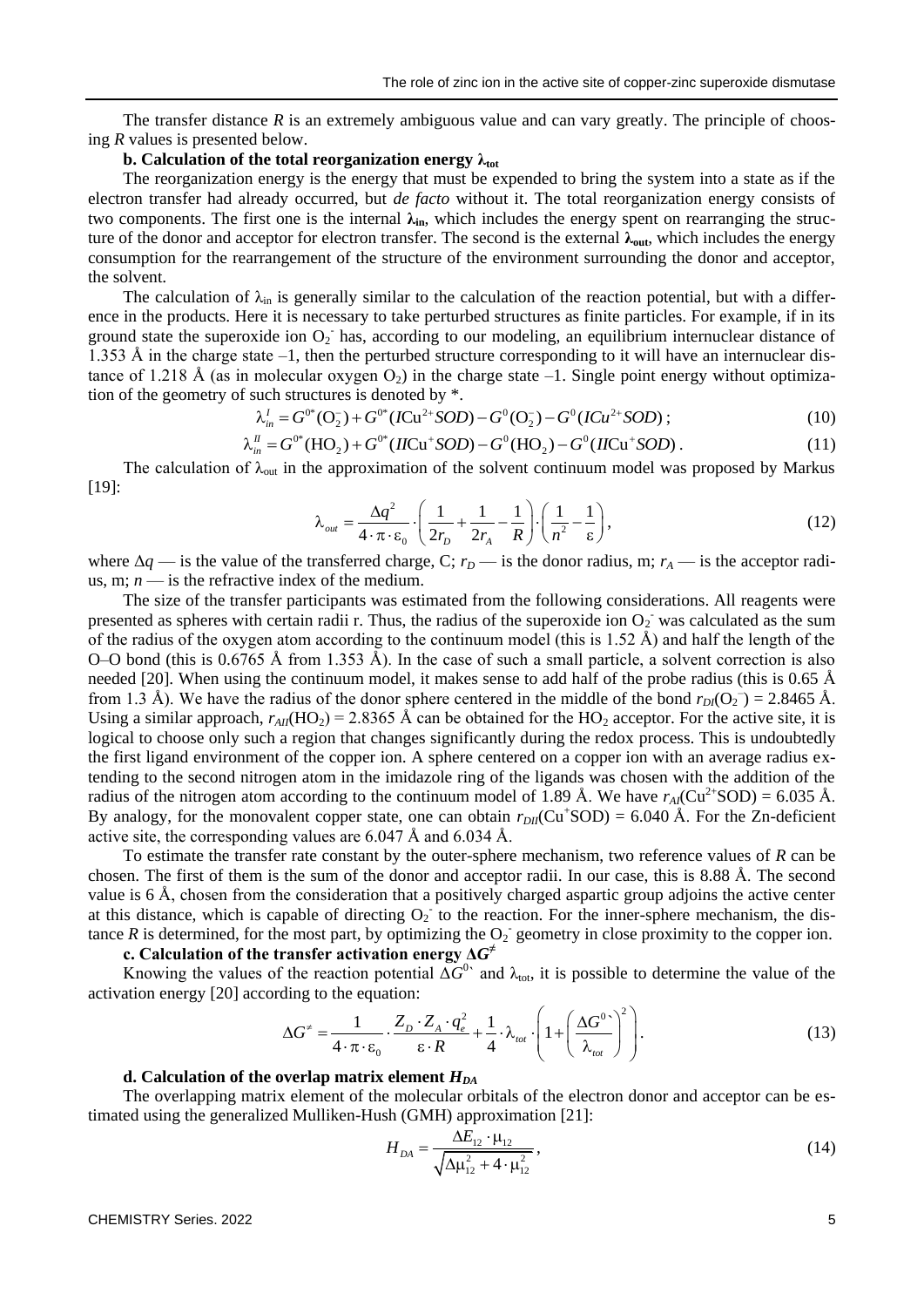where  $\Delta E_{12}$  — is the energy of electron transition from the MO of the donor to the MO of the acceptor, J;  $\mu_{12}$ — is the transition dipole moment, C⋅m;  $\Delta \mu_{12}$  — is the difference between dipole moments before and after electron transfer, C∙m.

The values included in (14) were estimated using the time-dependent density functional theory TD-DFT using the default TDA approximation.

## **e. Calculation of the equilibrium constant for the formation of the precursor complex**  $\mathbf{K}_{\text{pre}}^{\text{+}}$

The equilibrium constant  $K_{\text{pre}}^{\neq}$  can be obtained based on various considerations. We used one of the expressions presented in [18], in which it suffices to know the work of approach of the donor and acceptor *W<sup>R</sup>* and the electron transfer distance *R*:

$$
K_{pre}^* = \frac{4}{3} \cdot \pi \cdot N_A \cdot R^3 \cdot e^{\frac{-W_R}{k_B \cdot T}}, \tag{15}
$$

where  $N_A$  — is the Avogadro constant, mol<sup>-1</sup>;  $R$  — is the transfer distance, dm;  $W_R$  — is the electrostatic work of bringing the reagents together at a distance R, J.

$$
W_R = \frac{1}{4 \cdot \pi \cdot \varepsilon_0} \cdot \frac{Z_D \cdot Z_A \cdot q_e^2}{\varepsilon \cdot R} \,. \tag{16}
$$

Here and below, when calculating according to the above expressions, the temperature value *T* is equal to the standard 298.15 K.

#### *Results and Discussion*

To begin with, we point out that the experimental values of k for both primary and secondary electron transfers do not depend on the charge of the copper ion and are equal to  $2.10^{\circ}$  M<sup>-1</sup> $\cdot$ s<sup>-1</sup> [22].

Thus, let us consider the main characteristics of the primary electron transfer of the *II–III* transition between the superoxide radical ion  $O_2$  and the copper ion  $Cu^{2+}$  according to the outer-sphere mechanism at a distance of 6 Å perpendicular to the square environment of copper (Table1).

Table 1

| Parameter                                    | SOD <sub>1</sub>     | Zn-deficient SOD1    |
|----------------------------------------------|----------------------|----------------------|
| $\Delta G^0$ , eV                            | $-0.444$             | $-0.491$             |
| $\Delta G^{0\star}$ , eV                     | $-0.385$             | $-0.431$             |
| $\lambda_{\text{tot}}, eV$                   | 1.754                | 1.686                |
| $\Delta G^{\neq}$ , eV                       | 0.208                | 0.174                |
| $H_{DA}$ , eV                                | $1.68 \cdot 10^{-2}$ | $2.51 \cdot 10^{-3}$ |
| $k_{et}$ , s <sup>-1</sup>                   | $1.11 \cdot 10^{9}$  | $9.37 \cdot 10^{7}$  |
| $K_{pre}{}^{\neq},\, \mathbf{M}^{\text{-}1}$ | 5.56                 | 5.56                 |
| $k, M^{-1} \cdot s^{-1}$                     | $6.15 \cdot 10^{9}$  | $5.21 \cdot 10^8$    |

**Characteristics of primary electron transfer at R = 6 Å**

Similar values of the rate constants of electron transfer at the same distance with and without zinc ion indicate that the zinc ion does not play an important role in the first stage of deactivation of the superoxide ion.

It should be noted here that the overlap of the donor and acceptor molecular orbitals decays with increasing transfer distance. Since the overlap matrix element, along with the activation energy, makes the most significant contribution to the rate constant, we can compare how the matrix element decays with the transfer distance for the active site with and without zinc ion. The dependence of the overlap matrix element was assumed to be exponential [23]:

$$
H_{DA} = H_{DA}^0 \cdot e^{-\alpha (R - R_0)},\tag{17}
$$

where  $H_{DA}^0$  — is the value of the matrix element at the distance  $R_0 = r_D + r_A$ ;  $\alpha$  — is the overlap damping constant,  $\AA^{-1}$ .

We obtained the following correlation equations for SOD1  $\alpha = 1.173$  Å<sup>-1</sup> and Zn-deficient SOD1  $\alpha = 0.573$  Å<sup>-1</sup>. For SOD1, the overlap integrals of molecular orbitals decay 2 times faster than for zincdeficient. But such a value is not particularly critical, given the similar values of the rate constants we obtained.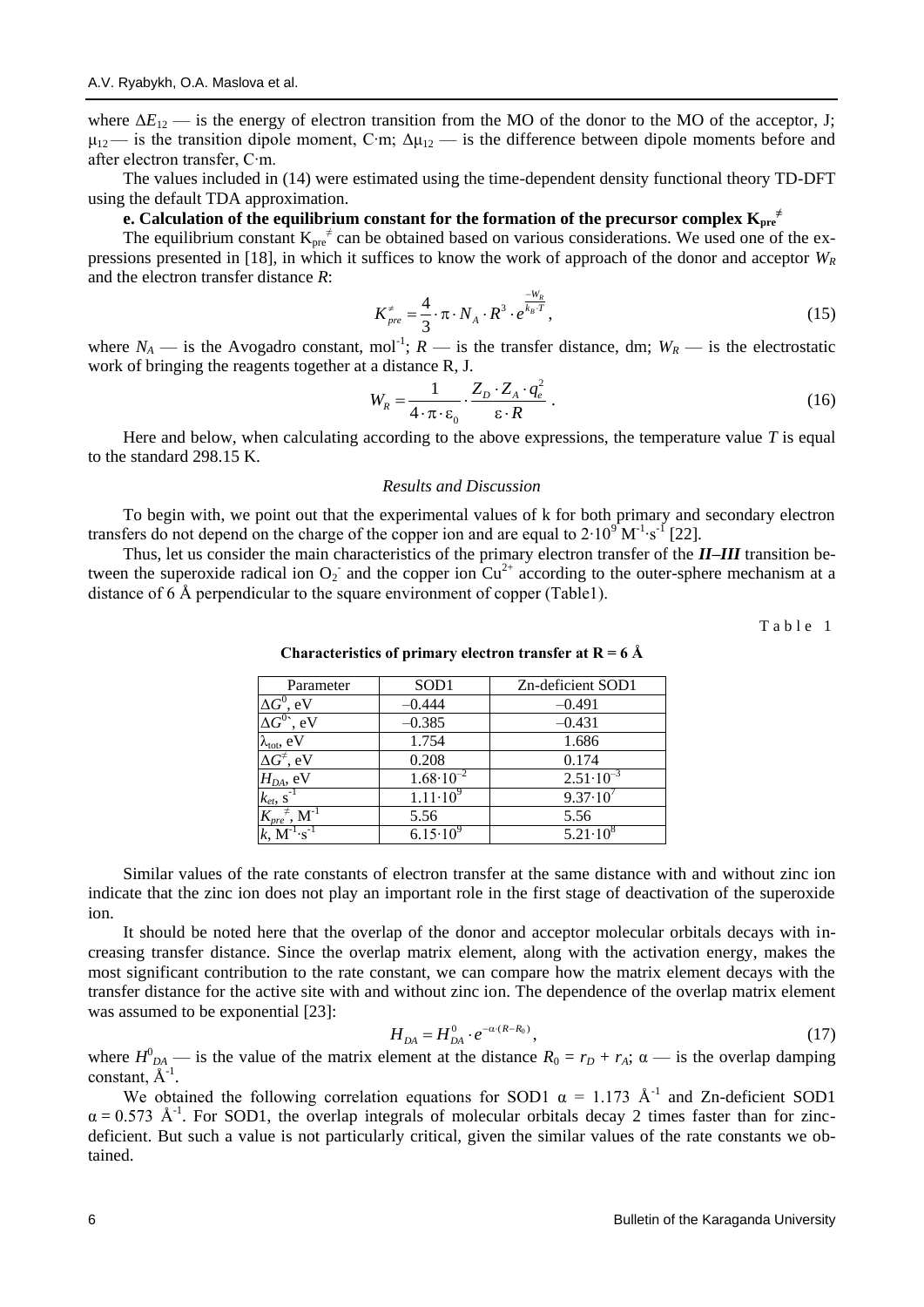Next, we consider the main characteristics of the secondary electron transfer of the *IV–I* transition between the hydroperoxide radical  $HO_2$  and the copper ion  $Cu<sup>+</sup>$  according to the outer-sphere mechanism at a distance of 6 Å. Let us give an explanation regarding the bifurcation discussed above. Why was  $HO_2$  chosen as the electron acceptor, and not  $O_2$ <sup>-</sup>? Does this mean that the proton transfer occurs before the electron transfer? It is necessary to study the potentials of the corresponding reactions in order to answer this question:  $2Q_2 + IICu^+(SODH^+) = Q_2^{2-} + IICu^{2+}(SODH^+);$ 

$$
O_2^- + IICu^+(SODH^+) = O_2^{2-} + IICu^{2+}(SODH^+);
$$
\n(18)

$$
O_2^- + IICu^+ (SODH^+) = O_2^{2-} + IICu^{2+} (SODH^+);
$$
\n
$$
O_2^{2-} + IICu^{2+} (SODH^+) = HO_2^- + IICu^{2+} (SOD);
$$
\n(19)

$$
\Delta G^{0}_{20} = +2.84 \text{ eV. } \Delta G^{0}_{21} = -1.90 \text{ eV. Sum: } 0.94 \text{ eV.}
$$
  

$$
O_{2}^{-} + IICu^{+}(SODH^{+}) = HO_{2} + IICu^{+}(SOD); \qquad (20)
$$

$$
O_2^- + IICu^+(SODH^+) = HO_2 + IICu^+(SOD) ;
$$
\n
$$
(20)
$$

$$
O_2^- + IICu^+(SODH^+) = HO_2 + IICu^+(SOD) ;
$$
\n
$$
HO_2 + IICu^+(SOD) = HO_2^- + IICu^{2+}(SOD) ;
$$
\n(21)

 $\Delta G^{0}_{22}$  = +0.354 eV.  $\Delta G^{0}_{23}$  = -0.39 eV. Sum: -0.036 eV.

It is quite natural to choose scheme 2 (20–21) as the model scheme for secondary transfer. Further, it should be pointed out that the superoxide ion  $O_2$  is no longer bound by the copper ion Cu<sup>+</sup> in the trigonal environment that is stable for such a valence state, but elsewhere. According to the geometry optimization results,  $O_2$  tends to the source of protons, in this case, to the N–H bond of the bridging ligand. This proton is split off from the nitrogen atom and goes to the radical.

Table 2

| Parameter                                                | SOD <sub>1</sub>     | Zn-deficient SOD1    |
|----------------------------------------------------------|----------------------|----------------------|
| $\Delta G^0$ , eV                                        | $-0.390$             | $-0.044$             |
| $\Delta G^{0\star}$ , eV                                 | $-0.449$             | $-0.104$             |
| $\lambda_{\text{tot}}$ , eV                              | 1.603                | 1.672                |
| $\Delta G^{\neq}$ , eV                                   | 0.208                | 0.368                |
| $H_{DA}$ , eV                                            | $1.91 \cdot 10^{-1}$ | $3.70 \cdot 10^{-2}$ |
| $k_{et}$ , s <sup>-1</sup>                               | $1.49 \cdot 10^{11}$ | $1.08 \cdot 10^{7}$  |
| $\overline{K_{\mathit{pre}}}^{\,\,\neq},\,M^{\text{-}1}$ | 0.545                | 0.545                |
| $k, M^{-1} \cdot s^{-1}$                                 | $8.12 \cdot 10^{10}$ | $5.86 \cdot 10^6$    |

**Characteristics of secondary electron transfer at R = 6 Å**

As can be seen, the effects mainly concern only the secondary electron transfer. This indicates that the copper ion Cu<sup>+</sup> in the absence of  $\text{Zn}^{2+}$  becomes less labile with respect to the loss of an electron with the formation of  $Cu<sup>2+</sup>$ . The effect is on all quantities that determine the value of the rate constant. Significant differences in the rate constants, both of the first order and of the second order, indicate that zinc-deficient SOD1 copes much worse with the role of a catalyst. The frequency transfer factor in this case is less by five orders of magnitude than for the "normal" SOD1.

The removal of the zinc ion increases the value of the isobaric-isothermal transfer potential  $\Delta G^0$  by 0.35 eV. Let's write its value as:

as:  
\n
$$
\Delta G^0 = z \cdot F \cdot \left( E^0 \left( SOD^{2+} / SOD^+ \right) - E^0 \left( \frac{HO_2 / O_2}{HO_2} \right) \right)
$$
\n(22)

where  $z$  — is the number of transferred electrons;  $F$  — is the Faraday constant, C/mol;  $E^0$  — is the standard electrode potential, V.

It can be seen that the value of the standard electrode potential of the SOD active center increases. The oxidizing properties of the center are enhanced and the reducing properties are weakened. The oxidizing properties of the center are weakened and the reducing properties are enhanced. The reorganization energy somewhat increases by 0.07 eV due to the structural component. The zinc ion in a tetrahedral environment more stabilizes the system and limits the geometric transformations of the active center after electron transfer. Thus, with a change in these parameters, the activation energy of the second transfer for the Zn-deficient center increases by about 16 kJ/mol. Given that the rate constant has a quadratic dependence on  $H_{DA}$ , this effect is more significant than the increase in the transfer activation energy.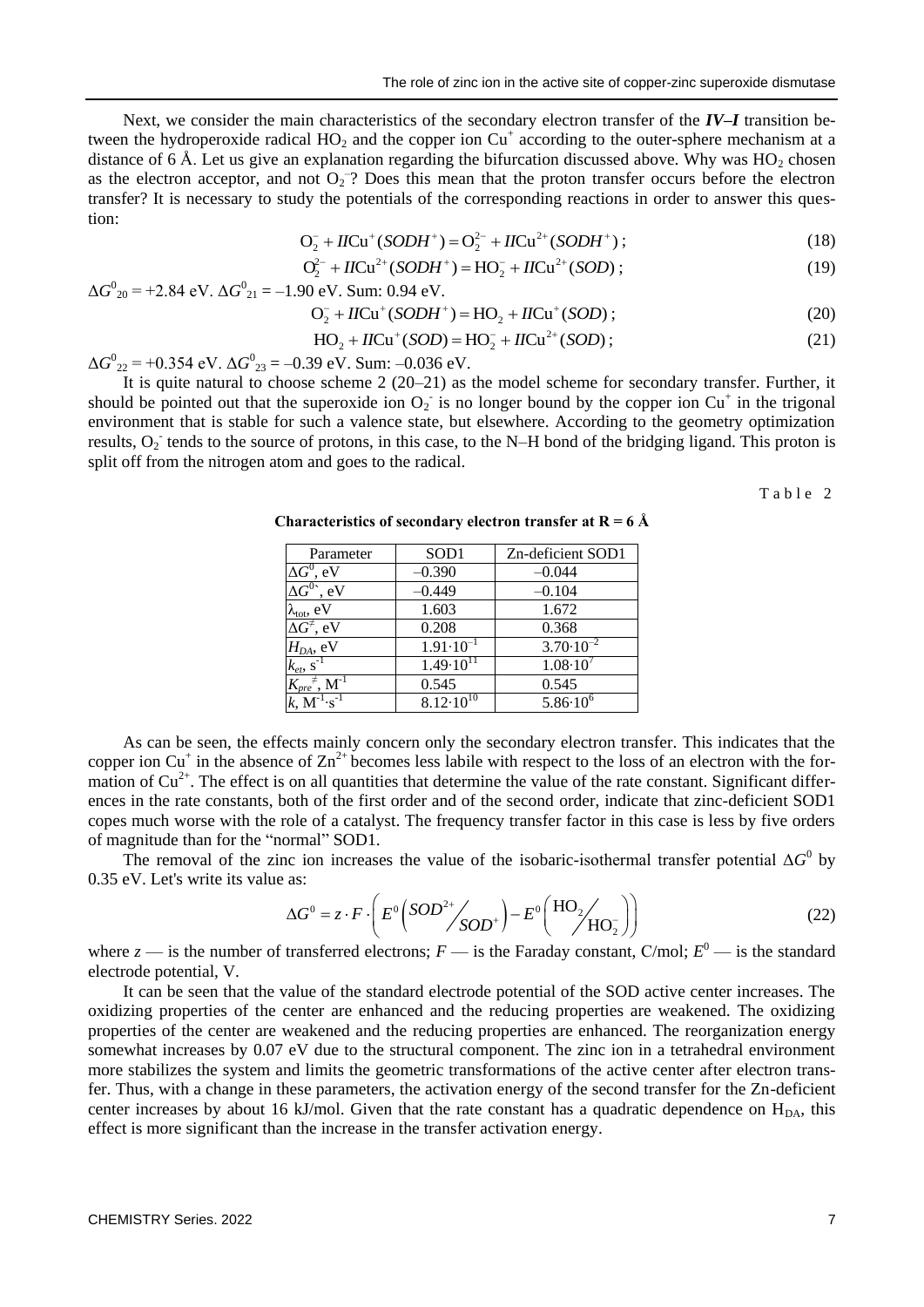There is a clear participation of the bridging histidine ligand in the formation of the donor MO of the active site, which promotes electron transfer. When the zinc ion is removed, the ligand is no longer bridging and becomes more independent, while it does not take part in the formation of the donor MO.

As for the primary transfer, let us analyze the attenuation coefficient of the orbital overlap for the secondary transfer. For SOD1  $\alpha = 0.047$  Å<sup>-1</sup> and Zn-deficient SOD1  $\alpha = 0.569$  Å<sup>-1</sup>. Here we observe a significant difference in the values of the indicator. The extremely low value for SOD1 indicates that the attenuation of the orbital overlap is extremely weak and can reach significant values for the implementation of electron transfer even at large distances through ligands. The obtained molecular orbitals for SOD1 and zincdeficient SOD1 for secondary transfer show that the bridging ligand connecting copper and zinc ions is also involved in the formation of the outer orbital. This indicates the low attenuation and the participation of ligands in the transfer.

It is reasonable to trace the distribution of an atomic-molecular characteristic, such as atomic charge, throughout the active center before and after electron transfer. Let's look at the changes in atomic charges according to Löwdin during the transition from  $\text{ICu}^+$ SOD to  $\text{ICu}^{2+}$ SOD with secondary (II) electron transfer:

 $-$  "normal" SOD1:  $\Delta_{0}$ Cu = +0.177;  $\Delta_{0}Z$ n = +0.008. The contribution of zinc is 4.3 %.

 $-Zn$ -deficient SOD1:  $\Delta_0$ Cu = +0.188.

The difference between the atomic charges according to Löwdin for the copper atom Cu in IICu<sup>+</sup>SOD with and without the zinc ion  $\text{Zn}^{2+}$  is  $\Delta_{\alpha}$ Cu =  $_{\alpha}$ Cu(Zn) = +0.021 (increase by 45 %). Based on the above results on the population, we can conclude that, in addition to the structural organization of the active site, the zinc ion  $\text{Zn}^{2+}$  contributes to the partial delocalization of the electron density, accepting part of it through the ligand bridge together with the copper ion  $Cu<sup>+</sup>$ .

Let us now look at the changes in atomic charges according to Löwdin during the transition from  $ICu<sup>2+</sup>$  SOD to  $ICu<sup>+</sup>$  SOD during the primary (I) electron transfer.

 $-$  "normal" SOD1:  $\Delta_0$ Cu = -0.314;  $\Delta_0$ Zn = -0.007. The contribution of zinc is 2.2 %.

 $-Zn$ -deficient SOD1:  $\Delta_0$ Cu = -0.321.

The difference between atomic charges according to Löwdin for copper atom Cu in ICu<sup>+</sup>SOD with and without zinc ion  $\text{Zn}^{2+}$  is  $\Delta_{\text{q}}\text{Cu} = \text{qCu} - \text{qCu(Zn)} = 0.0006$ . This implies another proof of the fact that the zinc ion  $\text{Zn}^{2+}$  has a much greater influence only on the secondary electron transfer.

It has been experimentally established that the reaction catalyzed by Zn-deficient superoxide dismutase becomes pH-dependent in secondary electron transfer [7]. We present the calculated values of  $\Delta G^0$  for the processes of  $O_2$  protonation from the N–H bond before the secondary electron transfer in SOD1 and Zndeficient SOD1: +0.354 eV and +0.712 eV, respectively. In the absence of zinc, the cost of protonation doubles, which indicates the stabilization of the protonated form of the histidine ligand, which is free of both the zinc ion  $\text{Zn}^{2+}$  and the copper ion  $\text{Cu}^+$ . Such an increase in energy creates certain difficulties for the preliminary formation of HO<sub>2</sub>; therefore, the presence of an external proton from the solvent molecules is required. For example, its source can be the hydronium ion  $H_3O^+$ . This explains why the removal of zinc results in a pH dependent electron transfer.

#### *Conclusions*

All two electron transfer processes are associated with proton transfer. The primary electron transfer occurs somewhat earlier than the proton transfer. In the case of secondary transfer, the situation is reversed. A proton from the N–H bond of the bridging ligand is able to attach to the superoxide ion to form  $HO<sub>2</sub>$ , which then readily accepts an electron. The zinc ion  $Zn^{2+}$  has little effect on the primary electron transfer from  $O_2$  to the copper ion Cu<sup>2+</sup>. Its presence in the active site creates a suitable conformation for efficient overlapping of the donor and acceptor MOs and creates an additional minor electron density delocalization. At the same time, the zinc ion  $\text{Zn}^{2+}$  has a significant effect on the secondary electron transfer from Cu<sup>+</sup> to HO<sub>2</sub>. When the zinc ion is removed, the transfer rate constant decreases by five times. This is due to a significant positive increase in the value of the transfer reaction potential, which in turn increases the activation energy. Thus, the zinc ion, by its presence in the active center, stabilizes the structure in such a way that during the secondary electron transfer from the active center its redox potential increases and the reduction properties decrease. According to the results obtained, it follows that the redox potential increases by 0.35 V. The bridging ligand retained by the zinc ion is able to participate in the formation of orbital overlap during transfer, in contrast to the case of zinc removal. The participation of the ligand reduces the degree of damping of the overlap integrals and promotes rapid electron transfer. In addition, the electron density distribution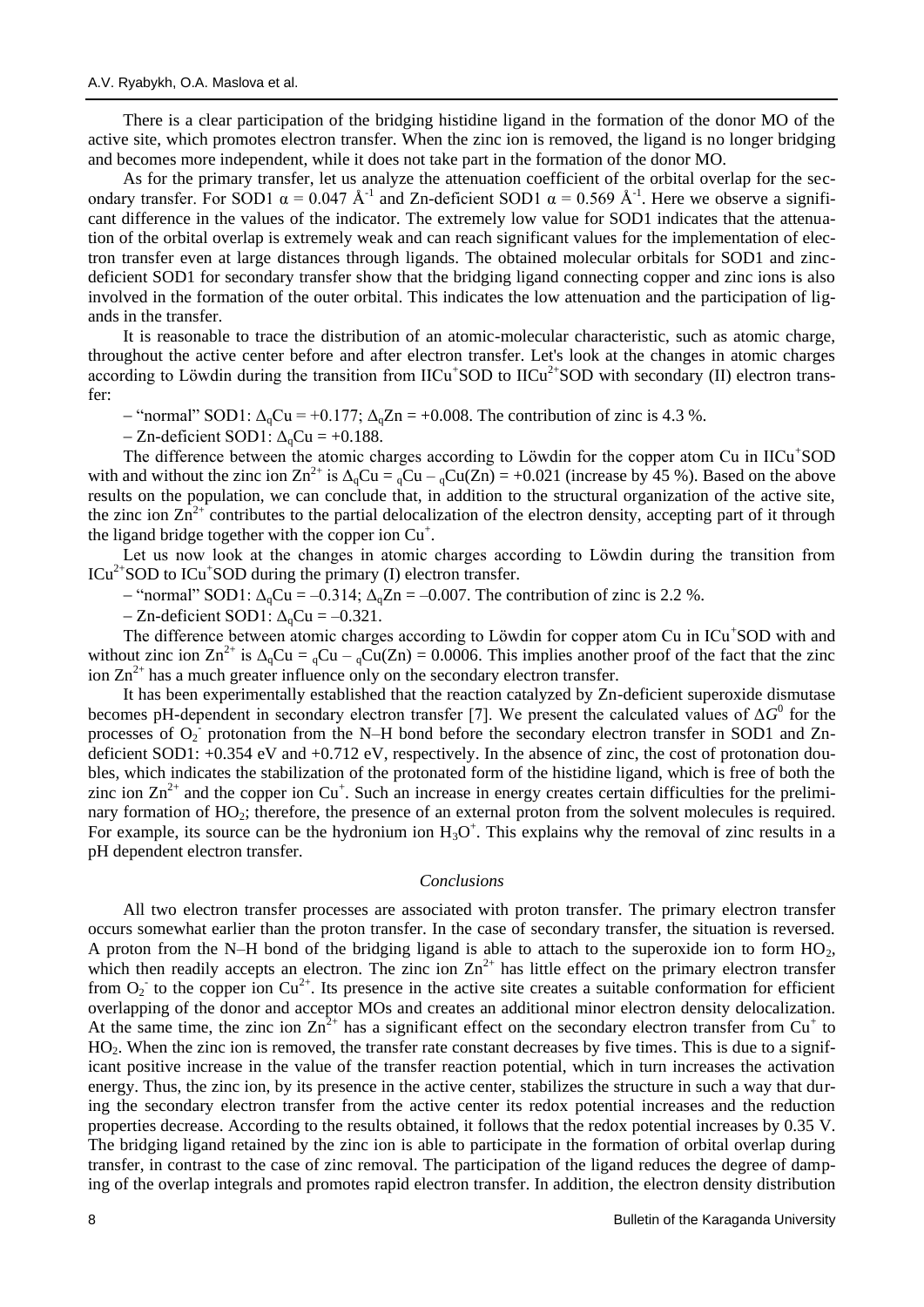between copper and zinc ions makes it easier for the proton to break away from the ligand and then attach to the oxygen-containing particle.

#### References

1 Barja, G. (1999). Mitochondrial Oxygen Radical Generation and Leak: Sites of Production in States 4 and 3, Organ Specificity, and Relation to Aging and Longevity. *J. Bioenergetics and Biomembranes*, *31*, 347–366. <https://doi.org/10.1023/A:1005427919188>

2 Dawson, T.M., & Dawson, V.L. (2003). Molecular Pathways of Neurodegeneration in Parkinson's Disease. *Science*. *302*, 5646.<https://doi.org/10.1016/B978-0-323-88460-0.00010-2>

3 Fridovich, I. (1997). Superoxide anion radical (O<sub>2</sub>), superoxide dismutase and related matters. *J. Biol. Chem.*, 272, 18515– 18517[. https://doi.org/10.1074/jbc.272.30.18515](https://doi.org/10.1074/jbc.272.30.18515)

4 Cabelli, D.E., Riley, D., Rodriguez, J.A., Valentine, J.S., & Zhu, H. (1999). *Models of superoxide dismutases. Biomimetic Oxidations Catalyzed by Transition Metal Complexes*. Imperial College Press, 461–508. [https://doi.org/10.1142/9781848160699\\_0010](https://doi.org/10.1142/9781848160699_0010)

5 Ryabykh, A.V., Maslova, O.A., Beznosyuk, S.A., Zhukovsky, M.S., & Masalimov, A.S. (2020). Computer Simulation of the O2 - Superoxide Ion Stability in a Continuous Dielectric Medium. *Izvestiya of Altai State University*, *1*(111), 36–40. [https://doi.org/10.14258/izvasu\(2020\)1-05](https://doi.org/10.14258/izvasu(2020)1-05)

6 Maslova, O.A., Ryabykh, A.V., & Beznosyuk, S.A. (2020). Computer simulation of SOD interaction with reactive oxygen species in low-sized membrane cell nanostructures. *AIP Conference Proceedings, 2310,* 020196[. https://doi.org/10.1063/5.0034337](https://doi.org/10.1063/5.0034337)

7 Ellerby, L.M., Cabelli, D.E., Graden, J.A., & Valentine, J.S. (1996). Copper-Zinc Superoxide dismutase: Why Not pH-Dependent. *J. Am. Chem. Soc.*, *118*, 6556–6561[. https://doi.org/10.1021/ja953845x](https://doi.org/10.1021/ja953845x)

8 Neese, F. (2012). The ORCA program system. *Wiley interdisciplinary Reviews — Computational Molecular Science*, *2*(1), 73–78[. https://doi.org/10.1002/wcms.81](https://doi.org/10.1002/wcms.81)

9 Perdew, J.P., Burke, K., & Ernzerhof, M. (1996). Generalized Gradient Approximation Made Simple. *Phys. Rev. Letters*, *77*, 3865.<https://doi.org/10.1103/physrevlett.77.3865>

10 Weigend, F. & Ahlrichs, R. (2005). Balanced basis sets of split valence, triple zeta valence and quadruple zeta valence quality for H to Rn: Design and assessment of accuracy. *Phys. Chem. Chem. Phys*., *7*, 3297.<https://doi.org/10.1039/b508541a>

11 Rappoport, D. & Furche, F. (2010). Property-optimized Gaussian basis sets for molecular response calculations. *J. Chem. Phys*., *133*, 134105[. https://doi.org/10.1063/1.3484283](https://doi.org/10.1063/1.3484283)

12 Xerri, B., Petitjean, H., Dupeyrat, F., Flament, J.-P., Lorphelin, A., Vidaud, C., et al. (2014). Mid- and Far-Infrared Marker Bands of the Metal Coordination Sites of the Histidine Side Chains in the Protein Cu, Zn-Superoxide Dismutase. *European Journal of Inorganic Chemistry, 2014*(27)*,* 4650–4659*.* <https://doi.org/10.1002/ejic.201402263>

13 Weigend, F. (2006). Accurate Coulomb-fitting basis sets for H to Rn. *Phys. Chem. Chem. Phys.*, *8*, 1057. <https://doi.org/10.1039/b515623h>

14 Grimme S., Antony, J., Ehrlich, S. & Krieg, H. (2010). A consistent and accurate ab initio parametrization of density functional dispersion correction (DFT-D) for the 94 elements H-Pu. *J. Chem. Phys*., *132*, 154104.<https://doi.org/10.1063/1.3382344>

15 Caldeweyher, E., Bannwarth, C. & Grimme, S. (2017). Extension of the D3 dispersion coefficient model. *J. Chem. Phys*., *147*, 034112.<https://doi.org/10.1063/1.4993215>

16 Cossi, M., Rega, N. & Scalmani, G. et al. (2003). Energies, structures and electronic properties of molecules in solution with the C-PCM solvation model. *Chem. Phys.*, *24*, 669–681[. https://doi.org/10.1002/jcc.10189](https://doi.org/10.1002/jcc.10189)

17 Rienstra-Kiracofe, J.C., Tschumper, G.S., & Shaefer, H.F. (2002). Atomic and molecular electron affinities: photoelectron experiments and theoretical computations. *Chem. Rev*., *102*, 231–282.<https://doi.org/10.1021/cr990044u>

18 Lippard, S.J. (1978). Theory of Electron Transfer Reactions: Insights and Hindsights. *Progress in Inorganic Chemistry*, *30*, 441–498[. https://doi.org/10.1002/9780470166314.ch9](https://doi.org/10.1002/9780470166314.ch9)

19 Marcus, R.A., & Sutin, N. (1985). Electron transfers in chemistry and biology. *Biochimica et Biophysica Acta*, *811*, 265–322. [https://doi.org/10.1016/0304-4173\(85\)90014-x](https://doi.org/10.1016/0304-4173(85)90014-x)

20 Eberson, L. (1985). The Marcus theory of electron transfer, a sorting device for toxic compounds. *Advances in Free Radical Biology & Medicine, 1*, 19–90. [https://doi.org/10.1016/8755-9668\(85\)90004-3](https://doi.org/10.1016/8755-9668(85)90004-3)

21 Cave, R.J., & Newton, M.D. (1997). Calculation of electronic coupling matrix elements for ground and excited state electron transfer reactions: Comparison of the generalized Mulliken-Hush and block diagonalization methods. *Journal of Chemical Physics, 106*, 9213–9226[. https://doi.org/10.1063/1.474023](https://doi.org/10.1063/1.474023)

22 Takahashi, M.A., & Asada, K. (1982). A flash-photometric method for determination of reactivity of superoxide: application to superoxide dismutase assay. *Journal of biochemistry, 91*(3), 889–896[. https://doi.org/10.1093/oxfordjournals.jbchem.a133777](https://doi.org/10.1093/oxfordjournals.jbchem.a133777)

23 Hopfield, J.J. (1974). Electron transfer between biological molecules by thermally activated tunneling. *Proceedings of the National Academy of Sciences of the United States of America, 71*(9), 3640–3644[. https://doi.org/10.1073/pnas.71.9.3640](https://doi.org/10.1073/pnas.71.9.3640)